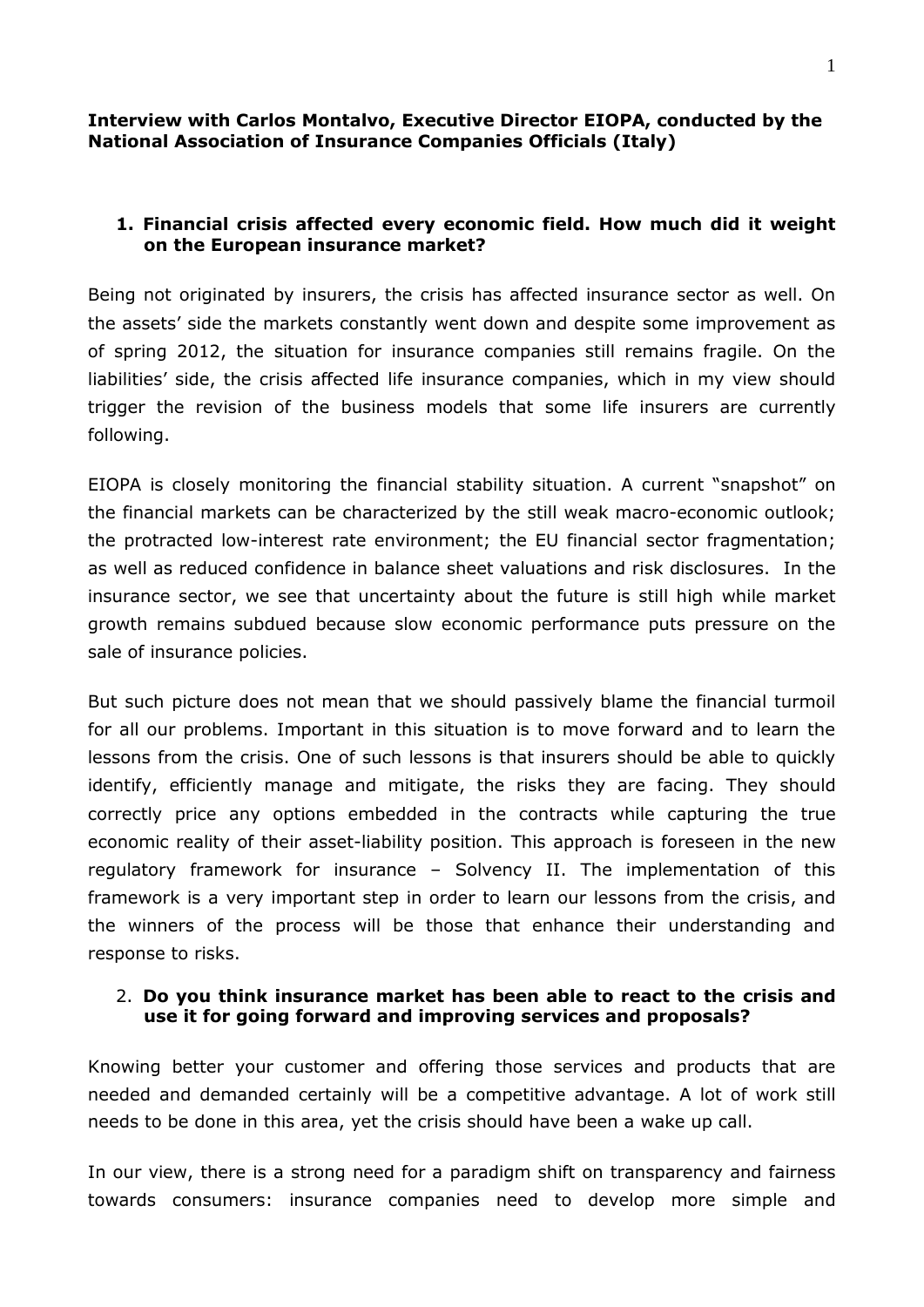understandable products, devote further attention to the fairness of contractual conditions and to review the charges and commissions applied, ensuring that they are not disproportionate. Furthermore, companies should have a new approach towards conflicts of interest because "bad behaviour" in this area will not continue to be tolerated.

Only like this we can re-gain trust and confidence of consumers and we are committed to make sure that consumers receive the appropriate degree of protection and that their benefits outweigh any related costs. This is relevant for every insurance company.

### **3. Which are the most demanding challenges European insurance companies must face today? Are there any structural reform Italian insurance market should deal with in order to win tomorrow's challanges?**

The most demanding challenge for insurance companies is twofold: they should adopt their business models to the market conditions and the existing demands, while at the same time implementing in their business the regulatory changes foreseen by the new framework Solvency II.

The European Commission has recently set up a deadline for the full implementation of Solvency II – 1 January 2016. However, the relevant preparation is going to start already now: EIOPA used its power to issue Guidelines on preparing for Solvency II. Earlier this year we publicly consulted on these Guidelines and in September finalized them. The issue of the Guidelines in all the official EU languages is planned for 31 October 2013 with the application date of 1 January 2014.

The Guidelines aim to ensure that insurance companies will consistently prepare for the Solvency II in such fundamental areas as system of governance, including risk management; forward looking assessment of the undertaking's own risk (based on the Own Risk and Solvency Assessment (ORSA) principles); submission of information to National Competent Authorities (NCA's); pre-application for internal models.

We have now around 2 years for preparation. And we in EIOPA are convinced that both supervisors and insurance undertakings should benefit from this 2-year time and make every effort in order to comply with all the Solvency II requirements, once the framework is applicable. A bit of personal advice: don't let time go thinking that you can leave things for tomorrow, but get on and prepare today.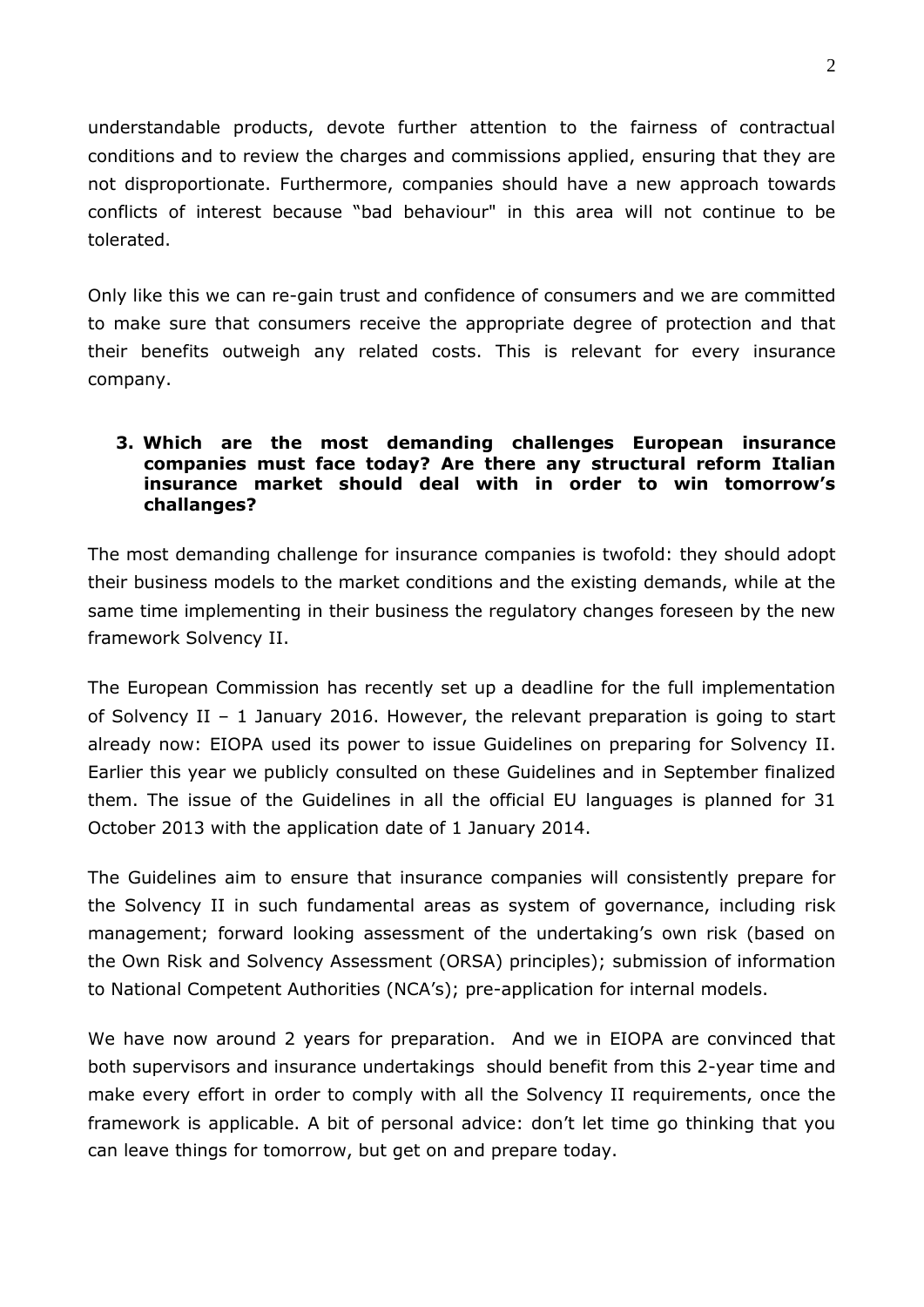And it is exactly Solvency II that will help us to overcome possible future challenges: only with a strong risk-based supervision we have a good chance to preserve financial stability and enhance consumer protection in the EU.

## **4. Excluding Motor LoBs, Italian non life insurance market penetration falls under 1%. The growth potential is interesting. Which could be a good strategy for a better penetration in the market?**

Aren't the figures provided clear evidence that there is a very significant potential of growth in the non-life insurance sector in Italy? The response is positive, therefore the good strategy for companies would be to come up with those products that are attractive for consumers and that meet their needs. By so doing, we will see growth.

**5. Bank represent the most significant distribution channel in the life insurance market in Italy. This characteristic permitted to deeply exploit this specific market, but on the other side sales' levels depend more on banking partners decision and strategies than insurance players. Do you think a different balance is necessary?**

Having access to different distribution channels makes sense and avoids over-reliance. If you are overexposed to one single channel, whatever it is, you may face a risk. The last years we have seen examples of a potential conflict of interest between banks and insurance. Where the bank needed liquidity, it would normally offer to the customer to open a bank deposit rather than to invest in an annuity contract. That makes full sense from the bank point of view, but at the same time shows why insurance companies should make sure that there are alternative distribution channels for their products. An over-reliance on single distributors may put their business models at risk. And this is another excellent lesson from the crisis – don't put all the eggs in the same basket.

**6. According to SNFIA's data, Italian managers feel their value and their potentiality underestimated. This feeling seems to depend on lack of communication with the top management, especially about the companies' vision, on high level burocracy, and on a unequal organisation of work. How do you think it could be possible to intervene for resolving this situation and for capitalize on officials proficiency?** 

First of all, let's agree that we distinguish governance from corporate culture.

An effective system of governance is essential for the adequate management. The Solvency II framework contains provisions, built on the basis of currently existing best